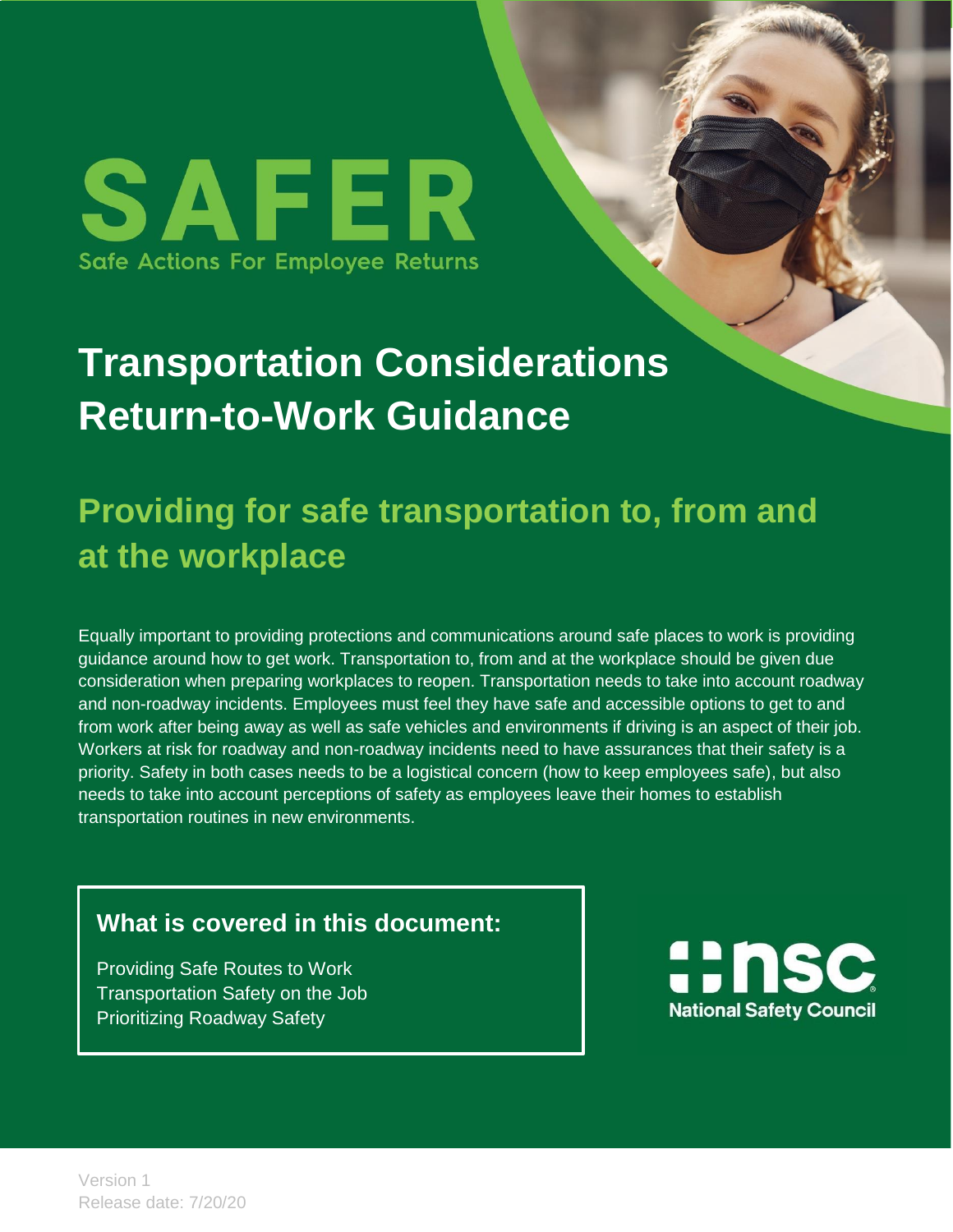#### **Providing Safe Routes to Work**

As employees return to work, it is possible that previously utilized routes and forms of transportation will no longer be readily available or as reliably scheduled as before the pandemic hit. Employers will need to make efforts to provide clear instructions on transportation options to work as well as guidance on how to communicate with employers if workers find themselves with unexpected transportation delays or disturbances. Employers may want to consider the following:

- $\Box$  Include clear communication about parking services, shuttle schedules and other transportation information in return to work instructions.
- $\Box$  Encourage workers to, if possible, get to work using means that support physical distancing and other recommended preventative measures including wearing masks and regularly washing hands. Offer incentives and support for those who wish to explore new means of transportation or transit.
- Consider providing additional transportation services as able, including increased dedicated parking, shuttle services or rideshare subsidies, and flexible work-from-home policies.
- $\Box$  Provide regular information on public transit schedules and other transportation services as they might change or be updated through phased reopenings.
- $\Box$  Establish clear guidelines and instructions for acceptable late policies or other flexibility necessary to meet transportation challenges employees might face at short notice.
- $\Box$  Encourage workers who choose to drive to take time to re-familiarize themselves with their routes before returning to work and to always obey traffic laws.
- $\Box$  Provide instructions and quidelines on how to use public transit safely and how to take steps to sanitize when arriving at work.
- $\Box$  Include reminders on safe transportation for and with children, including information on not leaving children unattended near or in vehicles as well as proper seat belt usage.

#### **Transportation Safety on the Job**

For employers with workers who have transportation-related responsibilities at work, creating practices and policies that promote safety is essential. Employers may want to consider the following:

- $\Box$  Acknowledge that employees might be coming from a place of unusual stress or exhaustion. Have clear policies and guidelines in place to guarantee that workers are only operating vehicles when they are appropriately able to do so. Reminders on the dangers of driving distracted or fatigued, regular and consistent scheduling, and communicating about the importance of managing stress can all help in achieving safety.
- $\Box$  Acknowledge that employees might have fallen out of the practice of operating their vehicle because of shelter in place orders. Schedule time for employees to re-familiarize themselves with company vehicles and machinery before operating.
- $\Box$  Before opening operations, sanitize and check the functionality of all machinery and vehicles to make sure they are clean, safe and running properly.